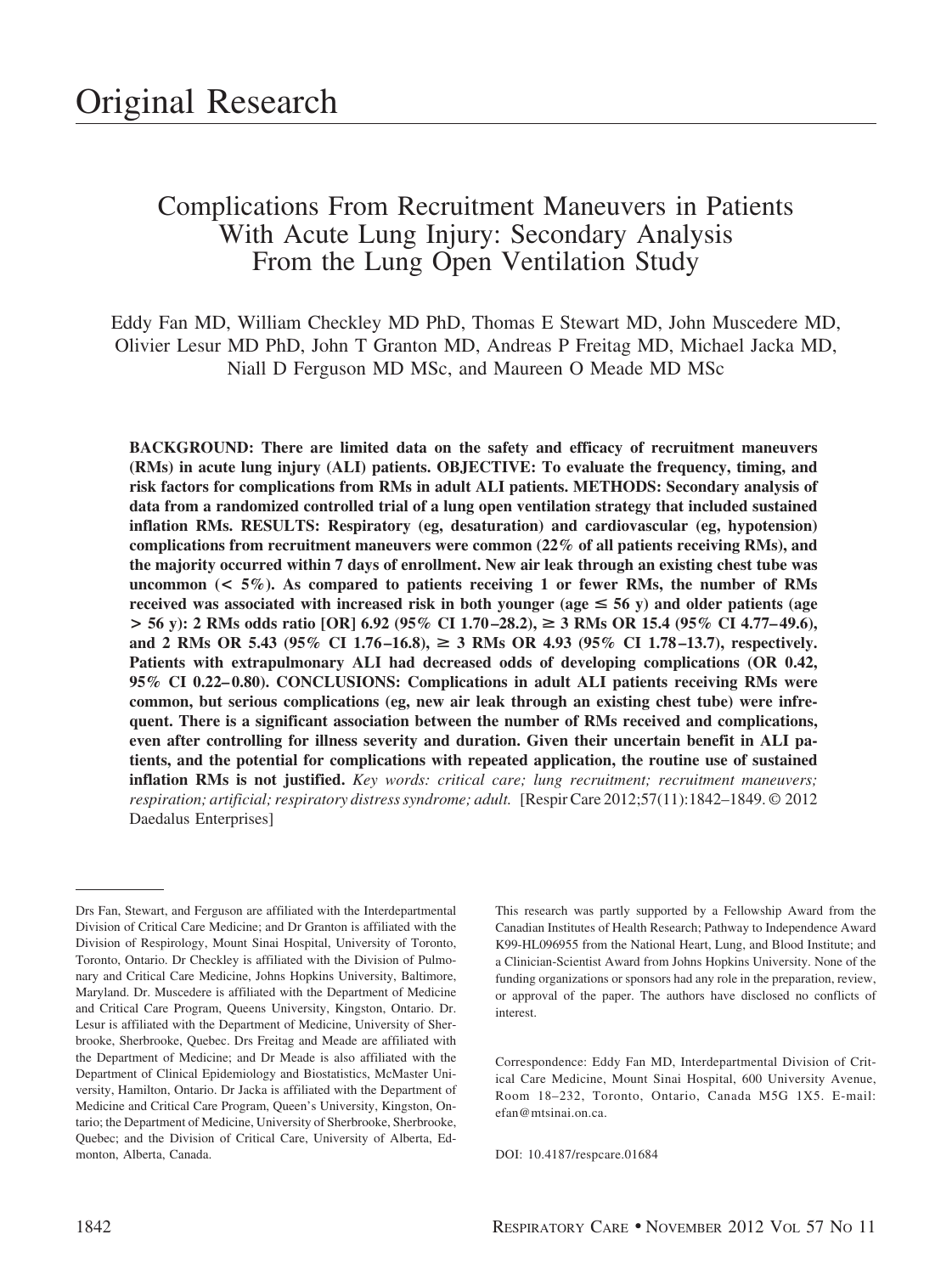## **Introduction**

Despite ongoing research into novel therapies, mortality from acute lung injury (ALI) remains high, ranging from  $32-48\%$  in recent studies.<sup>1</sup> The only intervention found to reduce mortality from ALI is a pressure- and volumelimited approach to mechanical ventilation<sup>2</sup> in ALI, and in ARDS patients possibly early short-duration neuromuscular blockade,<sup>3</sup> prone positioning,<sup>4</sup> and relatively high levels of PEEP.5

To improve lung volumes and oxygenation, recruitment maneuvers (RMs) may be an important component of a lung-protective ventilation strategy. Recruitment refers to the dynamic process of reopening collapsed lung units by transiently increasing transpulmonary pressure, leading to increased end-expiratory lung volume.6 Increases in endexpiratory lung volume enlarge the surface area available for gas exchange and may attenuate ventilator-associated lung injury by reducing the repetitive opening and closing of unstable lung units.6,7 Moreover, by increasing the number of available aerated lung units, recruitment may also reduce ventilator-associated lung injury by reducing the distention of individual aerated alveolar units for a given tidal volume.<sup>8,9</sup>

# SEE THE RELATED EDITORIAL ON PAGE 1980

In spite of their potential benefit, clinical studies of RMs in ALI have yielded variable results regarding their safety and efficacy.10 Though transient hypotension and oxygen desaturation are the most common complications reported from RMs, serious side effects, such as barotrauma and arrhythmias, may also occur.11-13 The duration and mechanism of pulmonary injury, whether direct or indirect, may be important determinants of alveolar recruitment, associated physiologic responses, and risk for complications.14,15 In spite of the potential for complications from RMs, there is limited information regarding the safety of RMs in adults with ALI. To study this further, we examined the complications from sustained inflation RMs in patients with ALI enrolled in the multicenter Lung Open Ventilation Study.12 Specifically, our objectives were to evaluate the frequency and timing of complications from RMs, compare complications among patients with pulmonary versus extrapulmonary ALI, and examine risk factors in patients who experienced complications from RMs.

#### **Methods**

## **Study Population and Design**

The details of the original study have been previously described.<sup>12</sup> In brief, patients with ALI and a  $P_{aO_2}/F_{IO_2}$ 

# **QUICK LOOK**

#### **Current knowledge**

Recruitment maneuvers are used to improve oxygenation in patients with acute lung injury. However, the literature has yielded variable results regarding safety and efficacy of these maneuvers.

## **What this paper contributes to our knowledge**

Complications associated with recruitment maneuvers are common, but serious complications are rare. Complications are more frequent with repetitive maneuvers. Patients with extrapulmonary lung injury are less likely to experience a complication during a recruitment maneuver.

 $\leq$  250 mm Hg during invasive mechanical ventilation were included in the study. Patients were excluded if they had evidence of left atrial hypertension as the primary cause of respiratory failure, anticipated duration of mechanical ven $t$ ilation  $\leq 48$  hours, inability to wean from experimental strategies (eg, inhaled nitric oxide), severe chronic respiratory disease, neuromuscular disease that would prolong mechanical ventilation, intracranial hypertension, morbid obesity, pregnancy, lack of commitment to life support, premorbid conditions with an expected 6-month mortality risk exceeding 50%, greater than 48 hours of eligibility, and participation in a confounding trial. At study initiation, all patients randomized to the experimental strategy  $(n = 475)$  received an RM, applying continuous positive airway pressure of 40 cm  $H_2O$  for 40 seconds, with  $F_{IO}$  of 1.0. Patients in this group could then subsequently receive up to 4 RMs daily, following ventilator disconnects. RMs were withheld when mean arterial pressure was  $<$  60 mm Hg, F<sub>IO2</sub> was  $\leq$  0.4, and for untreated (eg, subcutaneous emphysema) or unresolved barotrauma (eg, active air leak through existing chest tube).

## **Outcome**

The primary outcome was complications during RMs. These were classified as respiratory (ie, desaturation to an  $S_{\text{pO}_2}$  < 85%), cardiovascular (ie, heart rate < 60 or  $> 140$  beats/min, mean arterial pressure  $< 60$  mm Hg, new arrhythmia), or new air leak through an existing chest tube. The duration of these events was not explicitly recorded.

#### **Risk Factors**

Potential risk factors studied included: patient demographics (ie, age, sex); baseline severity of illness (ie,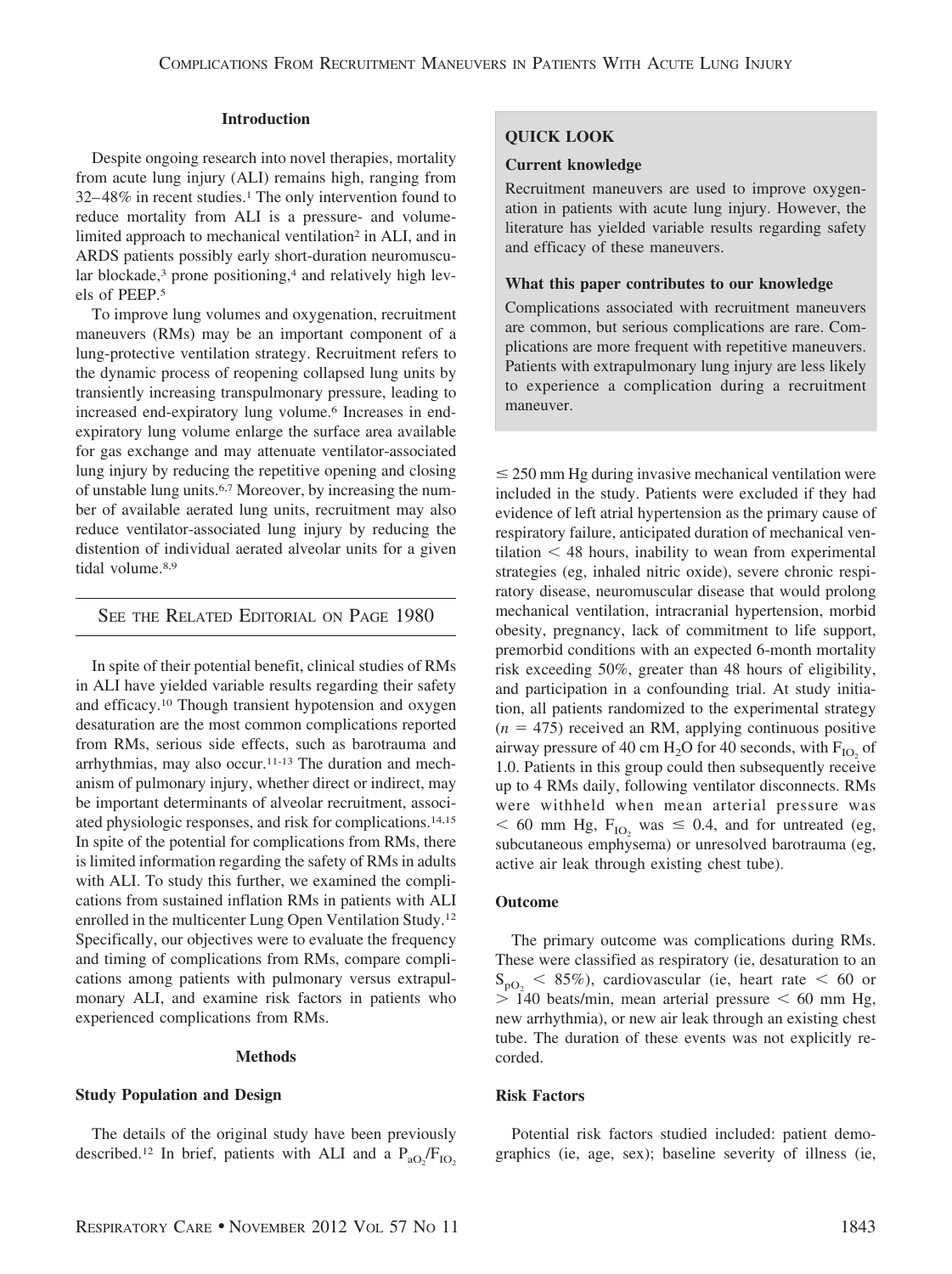Acute Physiology and Chronic Health Evaluation [APACHE] II score, non-pulmonary multiple organ dysfunction score<sup>16</sup>) and severity of oxygenation failure in ALI (ie, oxygenation index  $=$  [mean airway pressure  $\times$  $F_{IO_2} \times 100$ ]/ $P_{aO_2}$ ); ventilator settings (ie, applied PEEP, plateau pressure); physiologic parameters (ie,  $P_{aO_2}/F_{IO_2}$ , minute ventilation); and clinical factors. The contributing causes of ALI were recorded at study baseline. We further classified patients as having primarily pulmonary (eg, pneumonia) or extrapulmonary (eg, nonpulmonary sepsis) ALI. For the purpose of this analysis, we classified patients with mixed pulmonary and extrapulmonary causes as having pulmonary ALI. As a sensitivity analysis, we re-categorized all mixed causes of ALI as extrapulmonary in random subsets of 10% and performed the regression analyses explained below to test the robustness of our assumption.

## **Biostatistical Methods**

We report descriptive statistics using median and interquartile range (IQR) for continuous data, and proportions for categorical data, and performed formal comparisons using Wilcoxon rank-sum and chi-square tests, respectively. We modeled risk factors based on prespecified thresholds that are clinically relevant or previously reported. In the absence of such information, we derived thresholds from a locally weighted scatter plot smoother.<sup>17,18</sup> Age was dichotomized at its median value. We classified patients as having  $0-1$ , 2, or at least 3 RMs. To identify potential risk factors associated with complications from RMs, we conducted univariable logistic regression analyses. Univariables achieving significance at  $P < .20$  were then included in a multivariable logistic regression analysis. We assessed for linear relationships between continuous risk factors and the log odds of complications from RMs using graphical methods. Two patients with some missing data were excluded from all analyses. To test the robustness of our findings, we performed a second sensitivity analysis using a composite outcome of complications from RMs or death in the ICU in a separate multivariable model. Multicollinearity, evaluated using variance inflation factors,<sup>17</sup> was not detected among any pairs of covariates included in the multivariable models. We tested for goodness of fit of final logistic regression models using the Hosmer-Lemeshow test.19 All analyses were performed with statistics software (Stata 11.0, Stata-Corp, College Station, Texas).

## **Results**

# **Patient Characteristics**

Table 1 summarizes the baseline characteristics of the study patients. Of the 475 patients assigned to the experimental strategy, 366 (77%) received at least 1 RM after study initiation. In the remaining 109 (23%) patients who did not receive RMs after randomization, 15 (3%) did not meet the criteria for an RM, and 94 (20%) had a contraindication. Of those receiving RMs, 81(22%) patients developed at least 1 complication during an RM. Apart from a greater proportion of extrapulmonary ALI in the group that did not develop complications from RMs (41% vs 24%,  $P = 0.006$ ), there were no significant differences in any baseline characteristics between the patients who did and did not develop complications from RMs.

## **Frequency and Timing of Recruitment Maneuvers and Subsequent Complications**

A total of 1,351 RMs followed 1,596 ventilator disconnects. A significantly greater number of RMs were performed in patients who developed complications from RMs, as compared to those who did not  $(4 \lceil 2-7 \rceil)$  vs 2  $\lceil 1-3 \rceil$ ,  $P < .001$ ). There was no significant difference in the timing of the first RM among patients with and without complications (day 1 [1–1] vs day 1 [1–1],  $P = .75$ ).

Table 2 summarizes the frequency and timing of complications from RMs. Desaturation and hypotension were the most common complications, while new arrhythmias and new air leak through an existing chest tube were relatively infrequent. Most complications (68%) occurred early in the course of disease (ie, within 7 d of study initiation). There was a nonsignificant increase in both ICU mortality  $(41\% \text{ vs } 33\%, P = .21)$  and hospital mortality (47% vs 40%,  $P = .25$ ) in patients who developed complications from RMs, but no difference in the rates of unassisted breathing  $(85\% \text{ vs } 85\%, P = .98)$ , as compared to those who did not develop complications from RMs.

There was a significantly greater proportion of complications among patients with pulmonary versus extrapulmonary ALI (26% vs  $14\%, P = .006$ ), even when we excluded patients with mixed causes of ALI from the analysis (29% vs  $18\%, P = .02$ ). Other outcomes, including ICU and hospital mortality and rates of unassisted breathing, were not significantly different by ALI type.

# **Risk Factors for Complications From Recruitment Maneuvers**

Risk factors for complications from RMs are shown in Table 3. On multivariable analysis, the number of RMs received was significantly associated with increased odds of developing a complication from RMs. Moreover, there was a dose-response effect among younger (ie, age  $\leq$  56 y) patients, with a greater risk of complications associated with a greater number of RMs received. With  $0-1$  RM as the reference, for 2 RMs the odds ratio (OR) was 6.92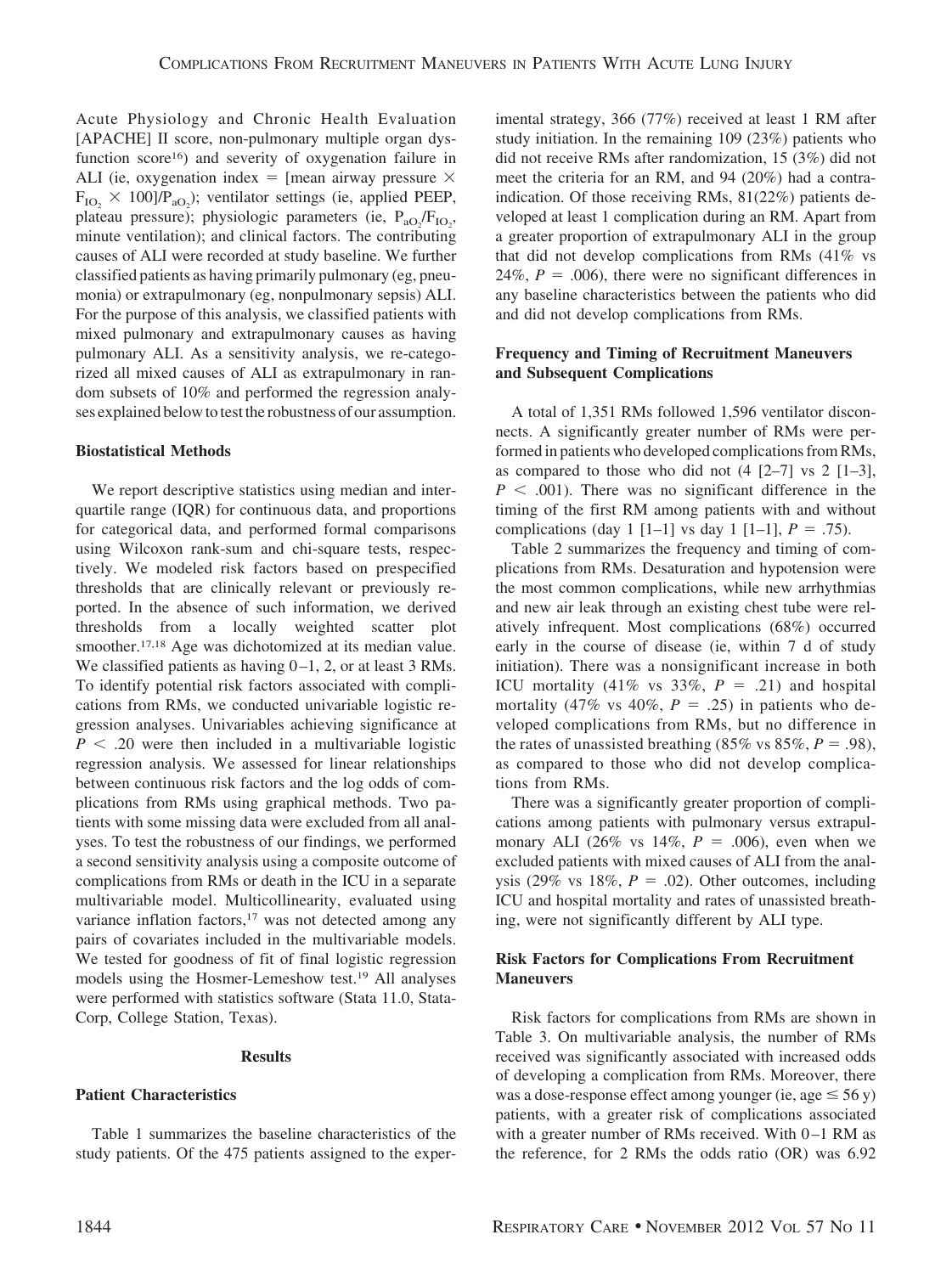#### Table 1. Baseline Characteristics

| Characteristic                           | Complications From RM<br>$(n = 81)$ | No Complications From RM<br>$(n = 285)$ | $P*$ | Overall LOVS Group†<br>$(n = 475)$ |
|------------------------------------------|-------------------------------------|-----------------------------------------|------|------------------------------------|
| Age, y                                   | $56(41-71)$                         | $54(41-67)$                             | .30  | $55(42-67)$                        |
| Female sex, no. $(\%)$                   | 25(31)                              | 117(41)                                 | .13  | 193(41)                            |
| Body mass index, $\text{kg/m}^2$         | $27(24-31)$                         | $27(25-33)$                             | .36  | $27(24-33)$                        |
| Hospital stay, d                         | $3(1-5)$                            | $3(2-6)$                                | .18  | $3(1-6)$                           |
| Mechanical ventilation, d                | $2(1-2)$                            | $2(1-3)$                                | .29  | $2(1-3)$                           |
| <b>APACHE II score</b>                   | $25(20-29)$                         | $26(20-31)$                             | .19  | $25(19-30)$                        |
| Nonpulmonary MOD score                   | $5(4-8)$                            | $7(4-9)$                                | .09  | $6(4-9)$                           |
| $P_{aO}$ / $F_{IO}$ , mm Hg              | $100(76-125)$                       | $104(78-148)$                           | .14  | $108(80-149)$                      |
| $P_{aO_2}/F_{IO_2}$ < 200 mm Hg, no. (%) | 77 (95)                             | 271 (95)                                | .36  | 451 (95)                           |
| Oxygenation index                        | $13(10-20)$                         | $12(9-18)$                              | .24  | $12(9-17)$                         |
| Set PEEP, cm H <sub>2</sub> O            | $10(10-14)$                         | $12(10-14)$                             | .13  | $12(10-14)$                        |
| Plateau pressure, cm H <sub>2</sub> O    | $30(28-34)$                         | $30(27-35)$                             | .77  | $30(27-34)$                        |
| Tidal volume, mL/kg PBW                  | $8.3(7.1-9.8)$                      | $8.2(6.8-9.8)$                          | .55  | $8.2(6.8-9.8)$                     |
| Minute ventilation, L/min                | $11.5(9.0-14.0)$                    | $11.2(9.0-13.9)$                        | .48  | $11.1(8.9-13.5)$                   |
| Total respiratory rate, breaths/min      | $22(17-27)$                         | $22(17-26)$                             | .90  | $22(17-26)$                        |
| Barotrauma, no. (%)                      | 1(1)                                | 14(5)                                   | .15  | 17(4)                              |
| Cause of ALI, no. $(\%)$                 |                                     |                                         |      |                                    |
| Sepsis                                   | 29(36)                              | 139 (49)                                | .06  | 248 (49)                           |
| Pneumonia‡                               | 42(52)                              | 114(40)                                 | .04  | 233(46)                            |
| Gastric aspiration                       | 18(22)                              | 48(17)                                  | .23  | 106(21)                            |
| Multiple transfusions                    | 5(6)                                | 28(10)                                  | .34  | 40(8)                              |
| Prolonged shock                          | 8(10)                               | 21(7)                                   | .42  | 24(5)                              |
| Pulmonary contusion                      | 5(6)                                | 9(3)                                    | .20  | 26(5)                              |
| Multiple major fractures                 | 4(5)                                | 13(5)                                   | .85  | 27(5)                              |
| Acute pancreatitis                       | 1(1)                                | 10(4)                                   | .30  | 27(5)                              |
| Drug overdose                            | 3(4)                                | 10(4)                                   | .90  | 19(4)                              |
| Pneumocystis jiroveci                    | 1(1)                                | 8(3)                                    | .44  | 15(3)                              |
| Burn injury                              | 4(5)                                | 9(3)                                    | .42  | 8(2)                               |
| Inhalation injury                        | 2(2)                                | 3(1)                                    | .32  | 5(1)                               |
| Other                                    | 1(1)                                | 9(3)                                    | .36  | 11(2)                              |
| Extrapulmonary ALI, no. (%)              | 19(23)                              | 117(41)                                 | .006 | 176(37)                            |

Values are median (IQR) unless otherwise stated.

\* Using Wilcoxon rank-sum test for continuous variables and chi-square test for proportions.

† Not all patients in the Lung Open Ventilation Study (LOVS) group received recruitment maneuvers (RMs) following randomization.

‡ Excluding *Pneumocystis jiroveci* pneumonia.

APACHE = Acute Physiology and Chronic Health Evaluation

 $MOD = Multiple Organ Dysfunction$ 

 $PBW =$  predicted body weight

 $ALI = acute lung injury$ 

 $(95\% \text{ CI } 1.70 - 28.2)$ , and for  $\geq 3 \text{ RMS}$  the OR was 15.4 (95% CI 4.77– 49.6). However, this dose-response effect was somewhat attenuated among older (ie, age  $> 56$  y) patients. With 0-1 RM as the reference, for 2 RMs the OR was 5.43 (95% CI 1.76–16.8), and for  $\geq$  3 RMs the OR was 4.93 (95% CI 1.78–13.7). Patients with extrapulmonary ALI (OR 0.42, 95% CI 0.22– 0.80) and/or lower baseline set PEEP (OR 0.89,  $95\%$  CI 0.81–0.98) had significantly decreased odds of complications from RMs. When patients with mixed causes of ALI (pulmonary and extrapulmonary) were excluded from the analyses, patients with extrapulmonary ALI had nonsignificant decreased odds of complications from RMs (OR 0.61, 95% CI 0.34 –1.12).

In a sensitivity analysis using a multivariable model with a composite outcome of complications from RMs or ICU mortality (Table 4), there was a significant association between the number of RMs received and the risk of death or complications. With 0 –1 RM as the reference, for 2 RMs the OR was 2.12 (95% CI 1.13–3.98), and for  $\geq 3$ RMs the OR was 1.58 (95% CI 1.00–2.49). Older age  $($   $>$  56 y) and higher APACHE II score at baseline were associated with greater odds of the composite outcome, while female sex was associated with decreased odds of death or complications. Extrapulmonary ALI and baseline set PEEP were no longer significantly associated with the outcome.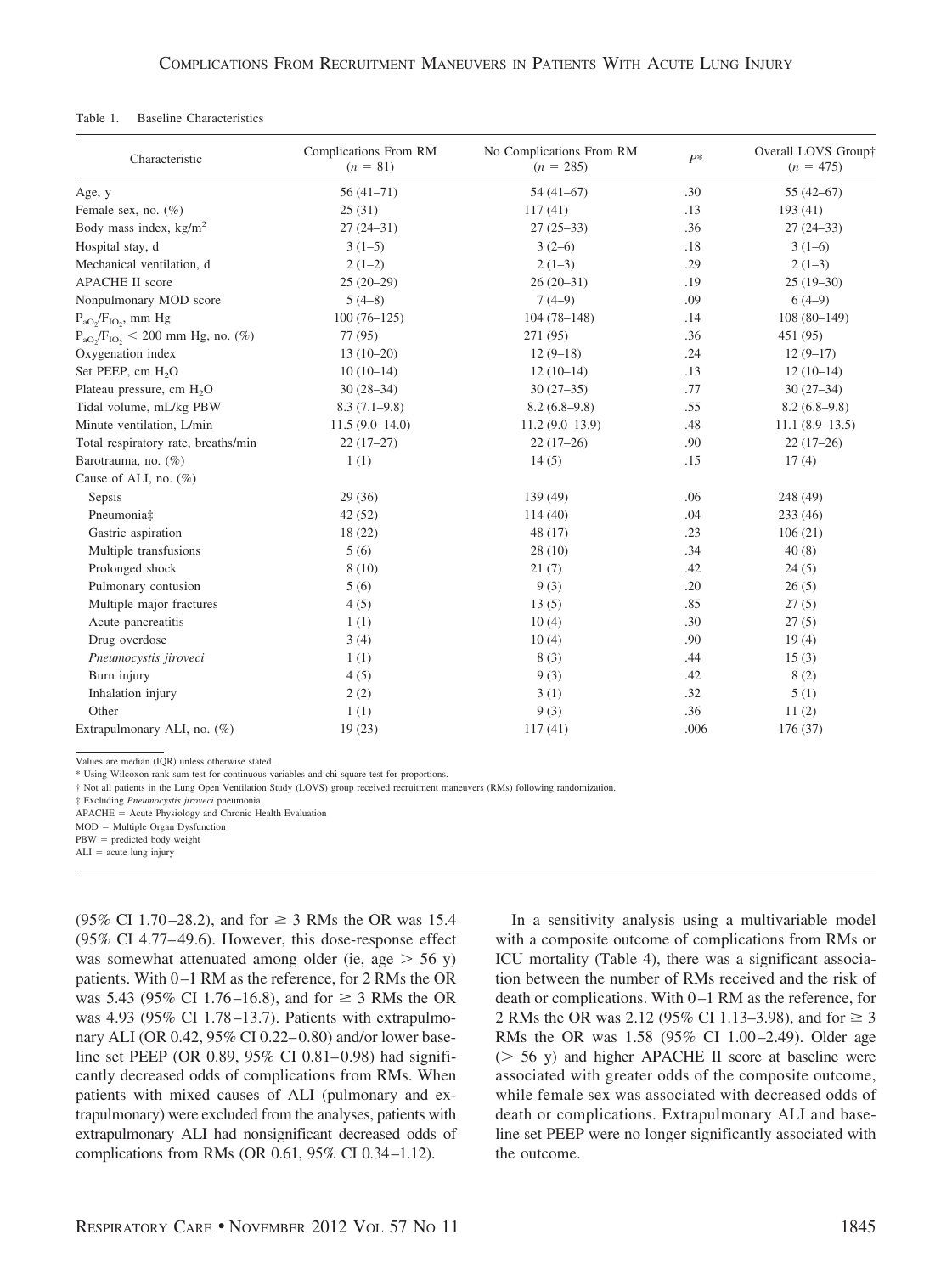| Complication                                         | Frequency,<br>no. $(\% )$<br>$(n = 366)^*$ | Timing.<br>no. $(\%)$<br>$(\leq 7 \text{ d})\dagger$ |
|------------------------------------------------------|--------------------------------------------|------------------------------------------------------|
| Respiratory                                          |                                            |                                                      |
| Desaturation ( $S_{aO_2}$ < 85%)                     | 36(10)                                     | 32(64)                                               |
| Cardiovascular                                       |                                            |                                                      |
| Heart rate $\leq 60$ or $> 140$ beats/min            | 19(5)                                      | 10(45)                                               |
| Hypotension (mean arterial pressure<br>$< 60$ mm Hg) | 40(11)                                     | 37(71)                                               |
| New arrhythmia                                       | 3(1)                                       | 3(75)                                                |
| New air leak through an existing chest tube          | 4(1)                                       | 3(75)                                                |

Table 2. Frequency and Timing of Complications From Recruitment Maneuvers

\* Frequency of complications from recruitment maneuvers are reported per patient. Patients may have experienced more than one complication.

† Timing of complications from recruitment maneuvers are reported per episode. Percentages (in parentheses) represent proportion of total complications that occurred within 7 days of recruitment maneuvers. Patient may have experienced more than one complication per episode.

Table 3. Risk Factors for Complications From Recruitment Maneuvers

| <b>Risk Factor</b>                                   | Odds Ratio (95% CI)* |                                           |  |
|------------------------------------------------------|----------------------|-------------------------------------------|--|
| Age                                                  |                      |                                           |  |
| $\leq 56$ y                                          | Reference            |                                           |  |
| $>$ 56 y                                             | $2.19(0.56 - 8.54)$  |                                           |  |
| Female sex                                           | $0.67(0.38-1.23)$    |                                           |  |
| Hospital stay prior to study<br>enrollment (per day) | $0.95(0.90-1.00)$    |                                           |  |
| Baseline APACHE II score                             | $0.97(0.92 - 1.02)$  |                                           |  |
| Baseline nonpulmonary MOD<br>score                   | $1.01(0.90 - 1.14)$  |                                           |  |
| Baseline $P_{aO}$ , $F_{IO}$ , (per mm Hg)           | $1.00(0.99-1.00)$    |                                           |  |
| Extrapulmonary acute lung injury                     | $0.42(0.22 - 0.80)$  |                                           |  |
| Baseline set PEEP                                    | $0.89(0.81 - 0.98)$  |                                           |  |
| Number of recruitment<br>maneuvers                   | $Age \leq 56$ y      | Age $>$ 56 y                              |  |
| $0 - 1$                                              | Reference            | Reference                                 |  |
| $\mathcal{D}_{\mathcal{L}}$                          |                      | $6.92$ $(1.70-28.2)$ $5.43$ $(1.76-16.8)$ |  |
| $\geq$ 3                                             |                      | $15.4(4.77-49.6)$ $4.93(1.78-13.7)$       |  |
| ICU stay (per day)                                   | $1.00(0.99 - 1.02)$  |                                           |  |
|                                                      |                      |                                           |  |

\* Hosmer-Lemeshow goodness of fit test  $(P = .83)$ .

APACHE = Acute Physiology and Chronic Health Evaluation

 $MOD = Multiple Organ Dysfunction$ 

## **Discussion**

This study of over 1,300 RMs performed on 366 patients in a randomized controlled trial of ventilation strategies for adult patients with ALI represents the largest clinical study of RMs to date. Complications from RMs were common, with desaturation and hypotension being the most frequent. Patients with complications from RMs Table 4. Risk Factors for Complications or ICU Mortality From Recruitment Maneuvers

| Risk Factor                                       | Odds Ratio<br>$(95\% \text{ CI})^*$ |  |
|---------------------------------------------------|-------------------------------------|--|
| Age                                               |                                     |  |
| $\leq 56$ y                                       | Reference                           |  |
| $>$ 56 y                                          | $2.11(1.40-3.20)$                   |  |
| Female                                            | $0.65(0.43-0.97)$                   |  |
| Hospital stay prior to study enrollment (per day) | $1.01(0.99-1.03)$                   |  |
| Baseline APACHE II score                          | $1.06(1.02 - 1.10)$                 |  |
| Baseline MOD score                                | $1.04(0.96-1.13)$                   |  |
| Baseline $P_{aO_2}/F_{IO_2}$ (per mm Hg)          | $0.99(0.99 - 1.00)$                 |  |
| Extrapulmonary acute lung injury                  | $0.67(0.44-1.04)$                   |  |
| Baseline set PEEP                                 | $0.97(0.91 - 1.03)$                 |  |
| Number of recruitment maneuvers                   |                                     |  |
| $0 - 1$                                           | Reference                           |  |
| $\mathcal{D}_{\mathcal{L}}$                       | $2.12(1.13-3.98)$                   |  |
| $\geq$ 3                                          | $1.58(1.00-2.49)$                   |  |
| ICU stay (per day)                                | $1.00(0.99 - 1.01)$                 |  |

\* Hosmer-Lemeshow goodness of fit test  $(P = .18)$ .

APACHE = Acute Physiology and Chronic Health Evaluation  $MOD = Multiple Organ Dysfunction$ 

received significantly more RMs than those without complications, and the majority of complications from RMs occurred early in the course of the study. A greater number of RMs received was a significant risk factor for increased odds of complications, although this association may be confounded by the severity and duration of ALI. Interestingly, patients with extrapulmonary ALI and/or lower baseline set PEEP (a marker for less severe lung injury), had significantly decreased odds of complications from RMs. In the subsequent analysis of risk factors using the composite outcome of complications from RMs or death in the ICU, the number of RMs received was still significantly associated with the outcome, but the magnitude of the association was attenuated.

In a recent systematic review of RMs in adult patients with ALI, we found that their use was associated with significant, albeit transient, increases in oxygenation.<sup>10</sup> The methods of the RM (eg, sustained inflation vs incremental PEEP) may influence both the efficacy and potential for complications.20 Furthermore, the optimal pressure, duration, and frequency of RMs have not been determined or tested in large clinical trials. Given the uncertain importance of transient oxygenation benefits derived from RMs, any important risks would be critical in decision-making around their use in ALI patients. The results of this study are consistent with the systematic review, demonstrating that certain complications (eg, desaturation and hypotension) were common during the performance of RMs, but that serious complications (eg, new arrhythmia, barotrauma) were uncommon.10 While these results suggest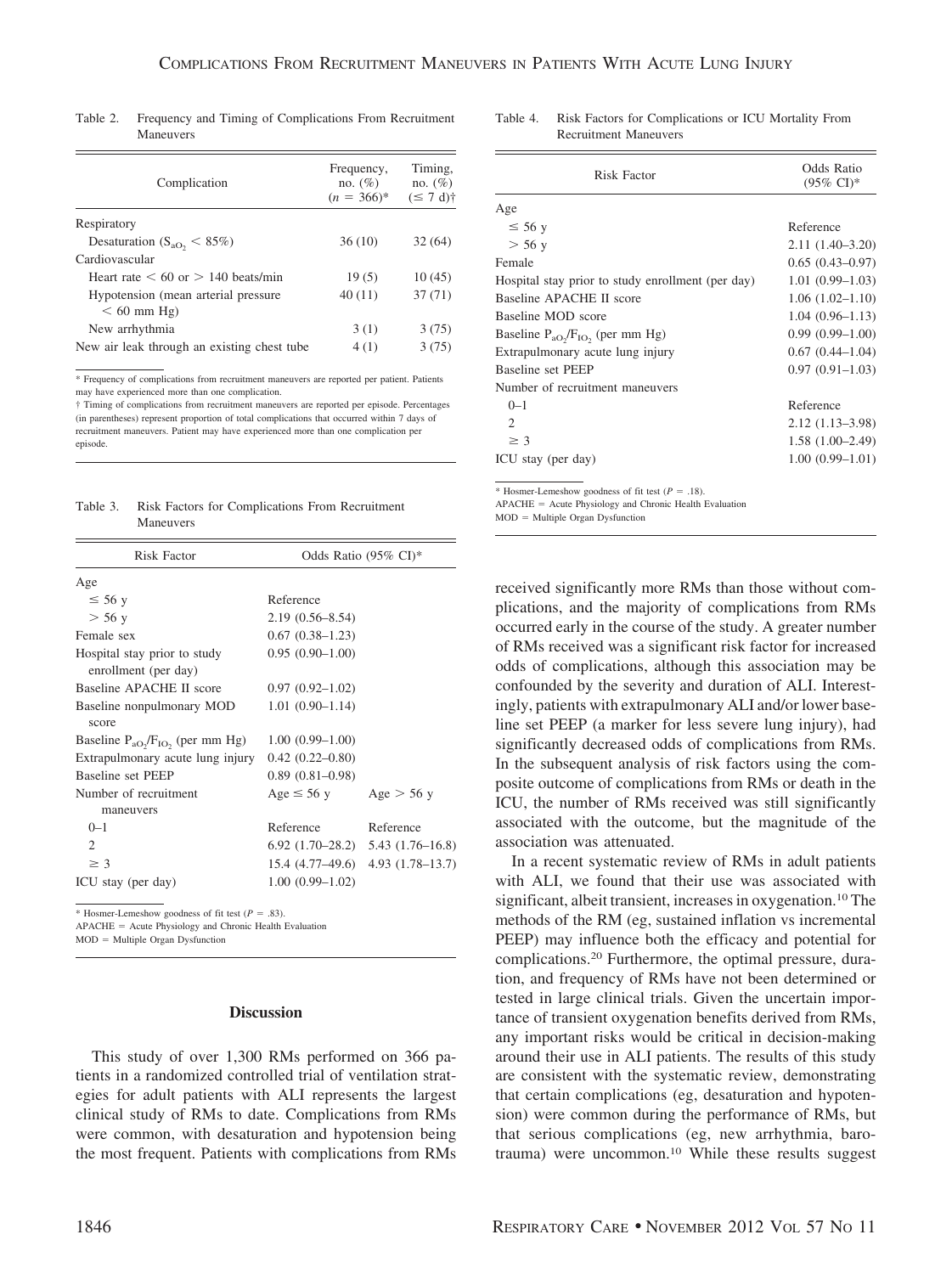that RMs are generally well tolerated, the risks and sequelae of RMs may differ substantially between patients, as even transient events may be detrimental in some critically ill patients.

A number of preclinical and human studies have suggested greater physiologic improvements and potentially fewer complications in subjects with extrapulmonary ALI,20-26 although there have been conflicting reports.15,27-32 There may be many reasons for the observed variations in response, including differences in study populations, RM techniques, ventilator management, and definitions of response. The underlying pathophysiologic explanation may be the differences in the recruitability of the injured lung; specifically, there may be marginal lung recruitment from an RM when the underlying pathology is primarily focal consolidation (ie, pulmonary ALI from pneumonia), whereas there may be marked recruitment when the prevalent underlying pathology is diffuse interstitial edema and atelectasis (ie, extrapulmonary ALI from abdominal sepsis).23,33 Indeed, Grasso and colleagues reported a significant decrease in cardiac output and mean arterial pressure from RMs in nonresponders (ie, poor recruitability) whereas hemodynamics were not significantly altered in responders.31 Lower chest wall compliance in nonresponders leads to greater transmission of higher airway pressures during RMs to pleural pressure, resulting in greater impairment of venous return, cardiac filling, and cardiac output.31 Moreover, when RMs do not result in significant aeration of atelectatic lung units, they may worsen oxygenation by causing regional alveolar overdistention, resulting in an increased amount of pulmonary blood flow that is shunted to non-aerated regions.<sup>34,35</sup> Thus, our data are consistent with the hypothesis that patients with pulmonary ALI may have been less responsive to recruitment, perhaps due to primarily less diffuse disease, and thus were at greater risk of developing complications from RMs.

We found that the majority of complications from RMs occurred within 7 days of study enrollment. This is contrary to our hypothesis that complications from RMs may be more apparent late in the course of illness when the injured lung transitions from an inflammatory to fibroproliferative phase, and may become less recruitable. A possible explanation is that since a large proportion of our patients had (pulmonary or nonpulmonary) sepsis, the early application of RMs in patients who had not achieved durable clinical stability (eg, suboptimal volume/hemodynamic status) may have contributed to the occurrence of cardiovascular complications.36 There was no explicit protocol for fluid management in the randomized trial, but patients who were hypotensive (ie, mean arterial pressure  $60$  mm Hg) did not receive an RM. Finally, the majority of RMs were performed within 7 days of study enrollment,

and thus may have coincided with the more frequent occurrence of early complications.

We found that the risk of complications was increased with increased number of RMs. The incremental risk associated with each RM, even if small, should accrue as more RMs are performed. However, in a study of a recruitment strategy that utilized a stepwise approach with increasing airway pressure to maximize recruitment (essentially a number of RMs performed in series), nearly all patients completed the recruitment protocol (approximately 4 –5 RMs) with only transient hypercapnia and hemodynamic effects.32 Importantly, this study also demonstrated a bimodal distribution of threshold opening pressures, with more than half the patients requiring airway pressures  $>$  40 cm H<sub>2</sub>O to obtain maximal recruitment. This may be crucial when using a strategy with static inflation pressures: once lung units with threshold opening pressures below the applied pressure have been recruited, any subsequent RMs at the same airway pressure will presumably not lead to further benefits, but only the potential for adverse events through overdistention of more compliant lung units (eg, barotrauma) and/or increased intrathoracic pressure (eg, hypotension).

Our study has some potential limitations. First, the nonexperimental nature of our study does not allow us to draw causal inferences between risk factors and the subsequent development of complications from RMs. It is possible that sicker patients have unmeasured, or incompletely measured, factors that predispose them to receiving more RMs, as well as a greater propensity to develop post-RM complications (eg, lower respiratory system compliance). Although baseline characteristics, including a number of different measures of illness severity, were similar at baseline between patients who did and did not have complications from RMs, their lung injury may have evolved differently over time or independently from RMs, confounding the causal association between the number of RMs and the risk of subsequent complications. Thus, the finding of any associations between RMs and subsequent complications is hypothesis-generating, and requires further assessment. Similarly, we were unable to evaluate any causal association between RMs, their complications, and patient-important outcomes such as mortality.

Second, the present study employed only a single type of RM (ie, sustained inflation). Other types of RMs (eg, incremental increases in PEEP, extended/periodic sighs) may be associated with different risks for subsequent complications. Finally, since an early death as a consequence of RMs may prevent the observation of complications, we used a composite end point that included both ICU mortality and complications from RMs. However, this type of composite end point is problematic since equal weights are assigned to both death and complications.<sup>37</sup> While more sophisticated and robust analytical techniques may be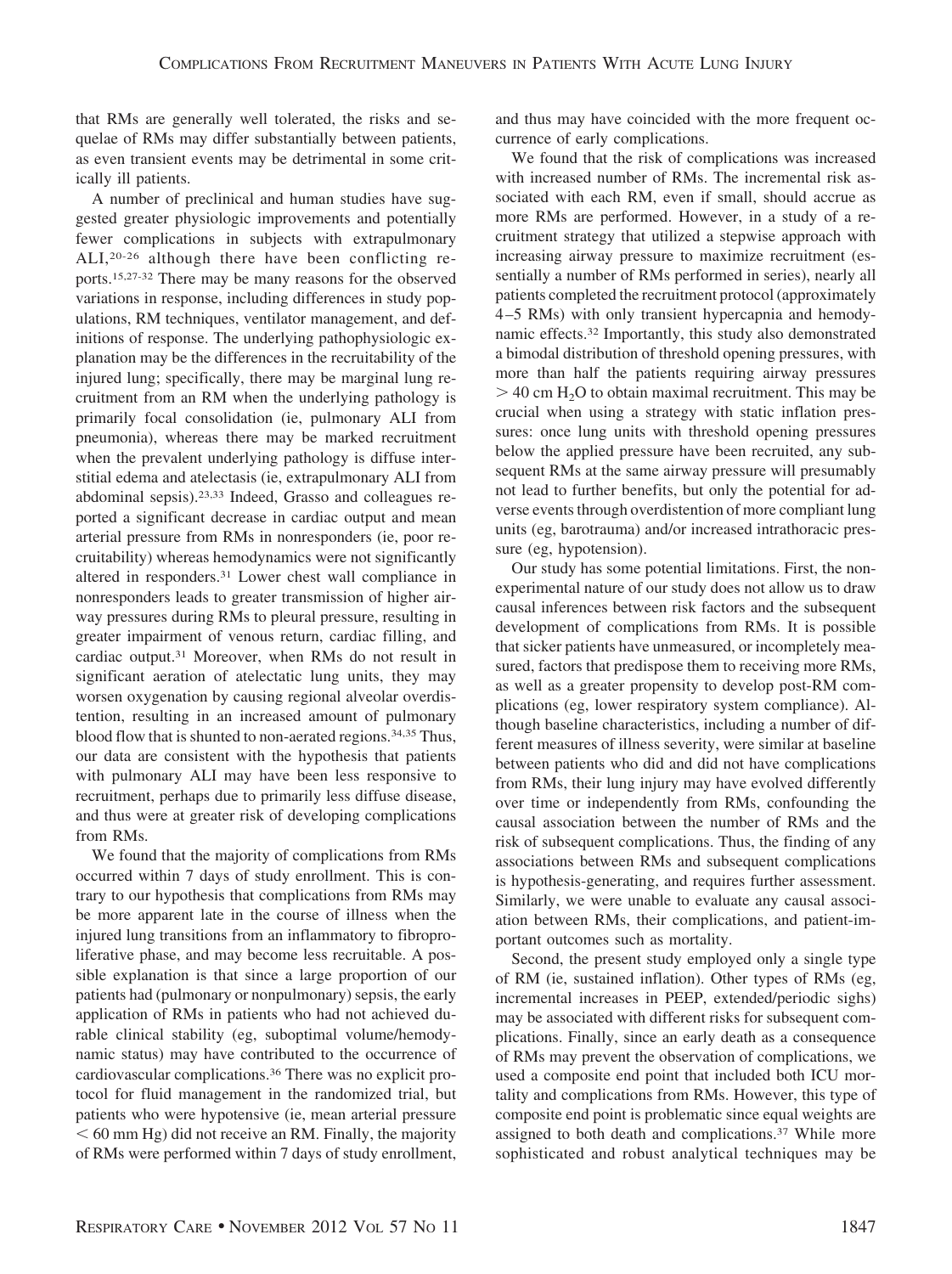employed to account for competing risks,<sup>38,39</sup> we elected to use a relatively simple technique to assess whether our "crude" association analysis was sensitive to the inclusion (or exclusion) of death within the context of the hypothesis-generating nature of our analysis.

## **Conclusions**

In conclusion, while complications in adult patients with ALI receiving RMs were relatively common, serious adverse events were infrequent. We found a significant association between the number of RMs received and complications, although these findings require confirmation in future clinical trials. Consistent with prior mechanistic studies of alveolar recruitment in different models of ALI, patients with extrapulmonary ALI may be less likely to develop complications from RMs. Given their uncertain benefit in ALI patients, and the potential for complications with repeated application, we cannot recommend routine use of sustained inflation RMs at this time. However, these data can provide clinicians with a risk assessment of the potential for complications when deciding whether or not to perform an RM. For instance, RMs may be considered in patients with ALI (particularly those from an extrapulmonary etiology) with life-threatening refractory hypoxemia on an individualized basis. Future studies should compare the safety and efficacy of other types of RMs with interventions such as prone positioning and/or highfrequency oscillation, which may improve outcomes in patients with ARDS.

#### **REFERENCES**

- 1. Phua J, Badia JR, Adhikari NK, Friedrich JO, Fowler RA, Singh JM, et al. Has mortality from acute respiratory distress syndrome decreased over time? A systematic review. Am J Respir Crit Care Med 2009;179(3):220-227.
- 2. Fan E, Needham DM, Stewart TE. Ventilatory management of acute lung injury and acute respiratory distress syndrome. JAMA 2005; 294(22):2889-2896.
- 3. Papazian L, Forel JM, Gacouin A, Penot-Ragon C, Perrin G, Loundou A, et al. Neuromuscular blockers in early acute respiratory distress syndrome. N Engl J Med 2010;363(12):1107-1116.
- 4. Sud S, Friedrich JO, Taccone P, Polli F, Adhikari NK, Latini R, et al. Prone ventilation reduces mortality in patients with acute respiratory failure and severe hypoxemia: systematic review and meta-analysis. Intensive Care Med 2010;36(4):585-599.
- 5. Briel M, Meade M, Mercat A, Brower RG, Talmor D, Walter SD, et al. Higher vs lower positive end-expiratory pressure in patients with acute lung injury and acute respiratory distress syndrome: systematic review and meta-analysis. JAMA 2010;303(9):865-873.
- 6. Lapinsky SE, Mehta S. Bench-to-bedside review: recruitment and recruiting maneuvers. Crit Care 2005;9(1):60-65.
- 7. Tremblay L, Slutsky A. Ventilator-induced lung injury: from the bench to the bedside. Intensive Care Med 2006;32(1):24-33.
- 8. Gattinoni L, Pesenti A. The concept of "baby lung". Intensive Care Med 2005;31(6):776-784.
- 9. Dreyfuss D, Saumon G. Ventilator-induced lung injury: lessons from experimental studies. Am J Respir Crit Care Med 1998;157(1):294- 323.
- 10. Fan E, Wilcox ME, Brower RG, Stewart TE, Mehta S, Lapinsky SE, et al. Recruitment maneuvers for acute lung injury: a systematic review. Am J Respir Crit Care Med 2008;178(11):1156-1163.
- 11. Brower R, Morris A, Macintyre N, Matthay MA, Hayden D, Thompson T, et al. Effects of recruitment maneuvers in patients with acute lung injury and acute respiratory distress syndrome ventilated with high positive end-expiratory pressure. Crit Care Med 2003;31(11): 2592-2597.
- 12. Meade MO, Cook DJ, Guyatt GH, Slutsky AS, Arabi YM, Cooper DJ, et al; Lung Open Ventilation Study Investigators. Ventilation strategy using low tidal volumes, recruitment maneuvers, and high positive end-expiratory pressure for acute lung injury and acute respiratory distress syndrome: a randomized controlled trial. JAMA 2008;299(6):637-645.
- 13. Cakar N, Akinci O, Tugrul S, Ozcan PE, Esen F, Eraksoy H, et al. Recruitment maneuver: does it promote bacterial translocation? Crit Care Med 2002;30(9):2103-2106.
- 14. Pelosi P, D'Onofrio D, Chiumello D, Paolo S, Chiara G, Capelozzi VL, et al. Pulmonary and extrapulmonary acute respiratory distress syndrome are different. Eur Respir J Suppl 2003;42:48S-56S.
- 15. Gattinoni L, Caironi P, Cressoni M, Chiumello D, Ranieri VM, Quintel M, et al. Lung recruitment in patients with the acute respiratory distress syndrome. N Engl J Med 2006;354(17):1775-1786.
- 16. Marshall JC, Cook DJ, Christou N, Bernard GR, Sprung CL, Sibbald WJ. Multiple organ dysfunction score: a reliable descriptor of a complex clinical outcome. Crit Care Med 1995;23(10):1638-1652.
- 17. Gutierrez RG, Linhart JM, Pitblado JS. From the help desk: local polynomial regression and Stata plugins. Stata Journal 2003;3(4): 412-419. http://www.stata-journal.com/sjpdf.html?articlenum-st0053. Accessed October 5, 2012.
- 18. Diggle P, Liang K, Zeger S. Analysis of longitudinal data. New York: Oxford University Press; 1994.
- 19. Hosmer D, Lemeshow S. Goodness of fit tests for the multiple logistic regression model. Commun Stat 1980;9:1043-1069.
- 20. Lim SC, Adams AB, Simonson DA, Dries DJ, Broccard AF, Hotchkiss JR, Marini JJ. Intercomparison of recruitment maneuver efficacy in three models of acute lung injury. Crit Care Med 2004; 32(12):2371-2377.
- 21. Kloot T, Blanch L, Melynne Youngblood A, Weinert C, Adams AB, Marini JJ, et al. Recruitment maneuvers in three experimental modesl of acute lung injury. Effect on lung volume and gas exchange. Am J Respir Crit Care Med 2000;161(5):1485-1494.
- 22. Lim CM, Jung H, Koh Y, Lee JS, Shim TS, Lee SD, et al. Effect of alveolar recruitment maneuver in early acute respiratory distress syndrome according to antiderecruitment strategy, etiological category of diffuse lung injury, and body position of the patient. Crit Care Med 2003;31(2):411-418.
- 23. Gattinoni L, Pelosi P, Suter PM, Pedoto A, Vercesi P, Lissoni A. Acute respiratory distress syndrome caused by pulmonary and extrapulmonary disease. Different syndromes? Am J Respir Crit Care Med 1998;158(1):3-11.
- 24. Pelosi P, Cadringher P, Bottino N, Panigada M, Carrieri F, Riva E, et al. Sigh in acute respiratory distress syndrome. Am J Respir Crit Care Med 1999;159(3):872-880.
- 25. Riva DR, Oliveira MBG, Rzezinski AF, Rangel G, Capelozzi VL, Zin WA, et al. Recruitment maneuver in pulmonary and extrapulmonary experimental acute lung injury. Crit Care Med 2008;36(6): 1900-1908.
- 26. Lim SC, Adams AB, Simonson DA, Dries DJ, Broccard AF, Hotchkiss JR, Marini JJ. Transient hemodynamic effects of recruitment